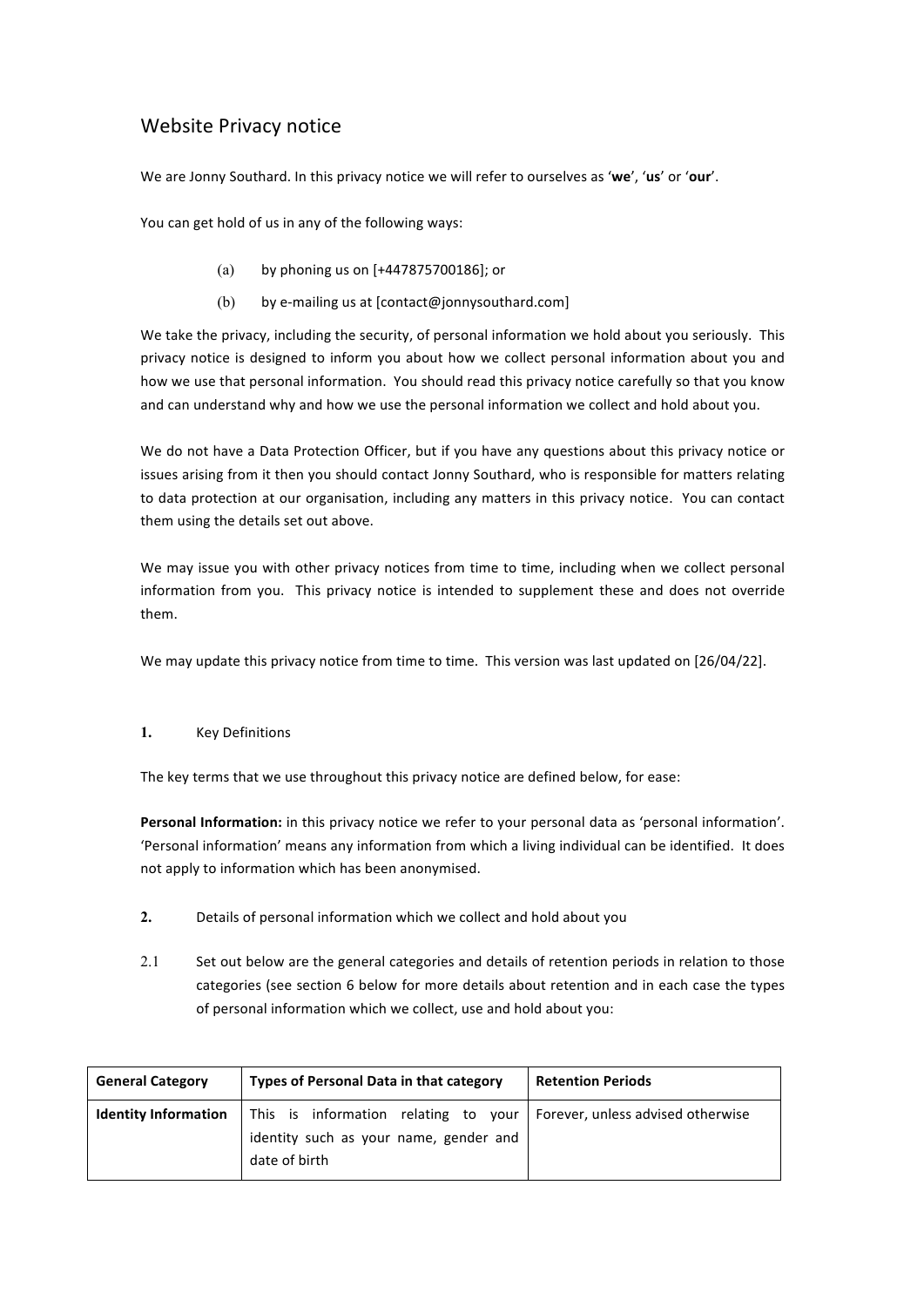| <b>Contact Information</b>                                    | This is information relating to your contact<br>details such as e-mail address, addresses,<br>telephone numbers                                                                                                                                                                                                                                               | Forever, unless advised otherwise                                                                       |
|---------------------------------------------------------------|---------------------------------------------------------------------------------------------------------------------------------------------------------------------------------------------------------------------------------------------------------------------------------------------------------------------------------------------------------------|---------------------------------------------------------------------------------------------------------|
| Payment<br><b>Information</b>                                 | information<br>relating to the<br>This is<br>methods by which you provide payment<br>to us such as [bank account details, credit<br>or debit card details] and details of any<br>payments (including amounts and dates)<br>which are made between us.                                                                                                         | For the duration of the transaction<br>only, IE with the sole purpose of the<br>transaction in question |
| <b>Transaction</b><br><b>Information</b>                      | This is information relating to transactions<br>between us, such as details of the goods,<br>services and/or digital content provided to<br>you and any returns details.                                                                                                                                                                                      | Forever, unless advised otherwise                                                                       |
| Website, Device and<br><b>Technical</b><br><b>Information</b> | This is information about your use of our<br>website and technical data which we<br>collect (including your IP address, the type<br>of browser you are using and the version,<br>the operating system you are using,<br>details about the time zone and location<br>other<br>settings<br>on the<br>device<br>and<br>information we receive about your device) | Forever, unless advised otherwise                                                                       |

- 2.2 The types of personal data we collect about you may differ from person to person, depending on who you are and the relationship between us.
- 2.3 We do not collect information from you relating to criminal convictions or offences.

## **3.** Details of how and why we use personal information

- 3.1 So that we are able to provide you with goods OR goods and services OR services OR other, we will need your personal information. If you do not provide us with the required personal information, we may be prevented from supplying the goods OR goods and services OR services OR other to you.
- 3.2 It is important that you keep your personal information up to date. If any of your personal information changes, please contact us as soon as possible to let us know. If you do not do this then we may be prevented from supplying the goods OR goods and services OR services OR other to you [(for example, if you move address and do not tell us, then your goods may be delivered to the wrong address)].
- 3.3 Where we rely on consent for a specific purpose as the legal reason for processing your personal information, you have the right under data protection law to withdraw your consent at any time. If you do wish to withdraw your consent, please contact us using the details set out at the beginning of this notice. If we receive a request from you withdrawing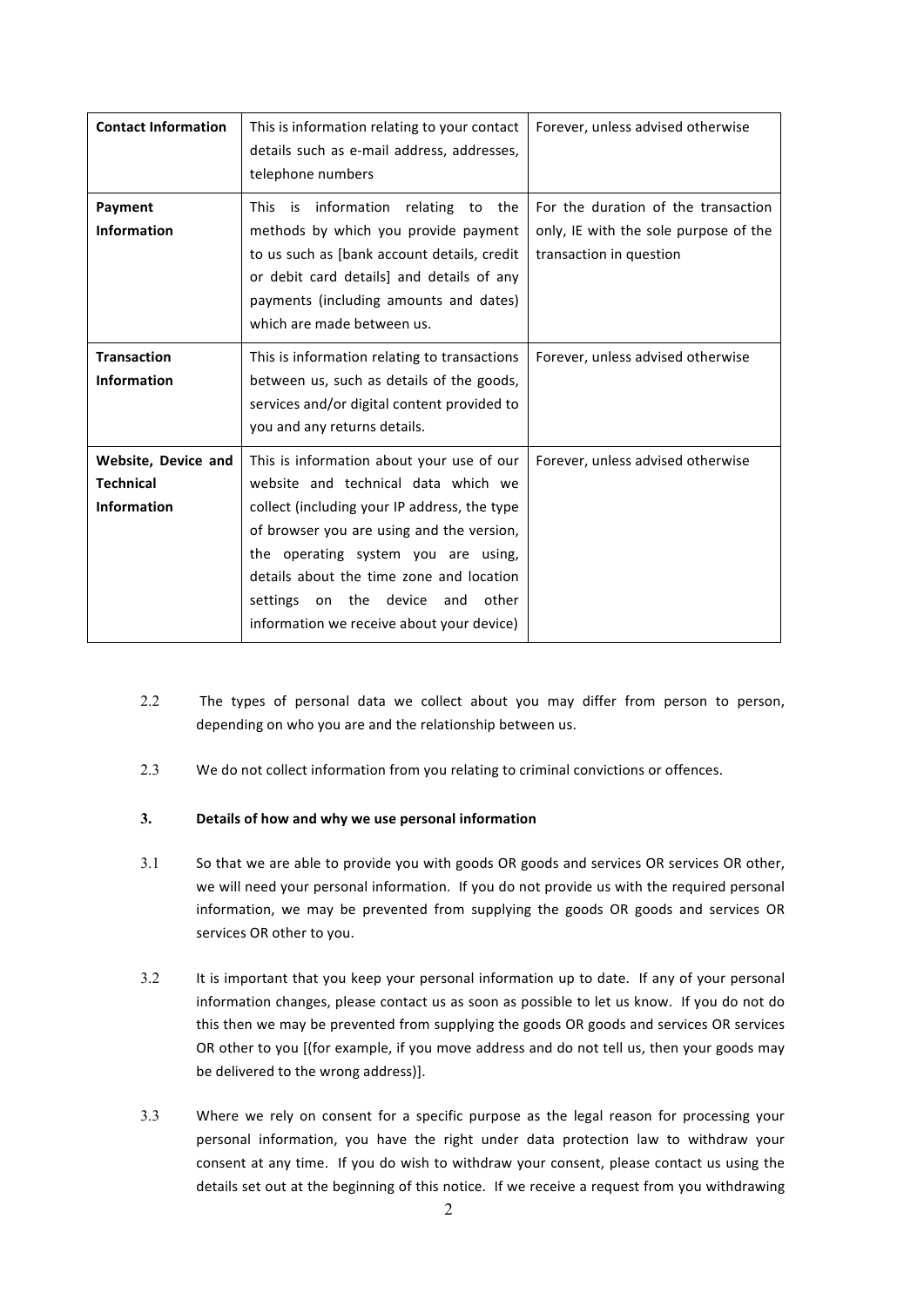your consent to a specific purpose, we will stop processing your personal information for that purpose, unless we have another legal reason for processing your personal information, in which case, we will confirm that reason to you.

- 3.4 We have explained below the different purposes for which we use your personal information.
	- (a) For some of the purposes we may have listed more than one legal reason on which we can use your personal information, because the legal reason may be different in different circumstances. If you need confirmation of the specific legal reason that we are relying on to use your personal data for that purpose, please contact us using the contact details set out at the start of this privacy notice.

| <b>Purpose</b>                                                                                                                                                                          | Legal Reason(s) for using the personal information                                                                              |
|-----------------------------------------------------------------------------------------------------------------------------------------------------------------------------------------|---------------------------------------------------------------------------------------------------------------------------------|
| To process your order, which includes taking<br>payment from you, advising you of any updates<br>in relation to your order or any enforcement<br>action against you to recover payment. | In order to recover money which you owe us                                                                                      |
| To improve the goods, services, and/or digital<br>content which we supply                                                                                                               | In order to improve the goods, services, and/or digital<br>content for future customers and to grow our business                |
| To recommend and send communications to you<br>about goods, services, and/or digital content that<br>you may be interested in.                                                          | In order to grow our business                                                                                                   |
| To ensure the smooth running and correct<br>operation of our website                                                                                                                    | To ensure our website runs correctly                                                                                            |
| To understand how customers and visitors to our<br>website use the website and interact with it via<br>data analysis                                                                    | To improve and grow our business, including our<br>website, and to understand our customer's needs,<br>desires and requirements |

- 3.5 Sometimes we may anonymise personal information so that you can no longer be identified from it and use this for our own purposes. In addition, sometimes we may use some of your personal information together with other people's personal information to give us statistical information for our own purposes. Because this is grouped together wither other personal information and you are not identifiable from that combined data we are able to use this.
- 3.6 Under data protection laws we can only use your personal information for the purposes we have told you about, unless we consider that the new purpose is compatible with the purpose(s) which we told you about. If we want to use your personal information for a different purpose which we do not think is compatible with the purpose(s) which we told you about then we will contact you to explain this and what legal reason is in place to allow us to do this.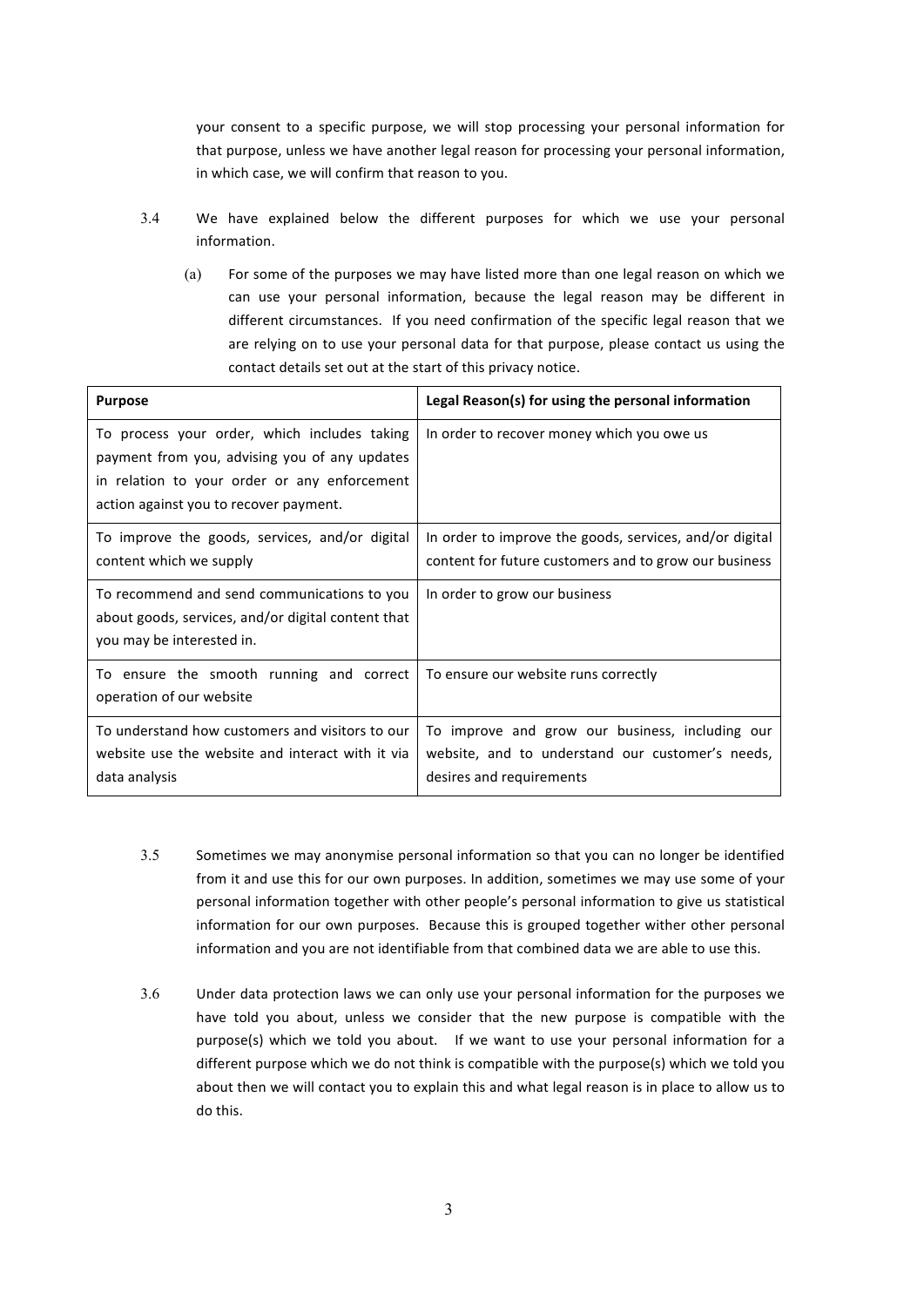#### **4.** Details of how we collect personal information

- 4.1 We usually collect Name, Payment Information, Transaction Information and Marketing Information directly from you when you fill out a form, survey or questionnaire, purchase goods, services and/or digital content from us, contact us by e-mail, telephone, in writing or otherwise. This includes the personal information which you provide to us when you subscribe to our mailing list.
- 4.2 We may also receive Website, Device and Technical Information automatically from technologies such as cookies which are installed on our website.
- 4.3 We do not sell or trade any of the personal information which you have provided to us.

## **5. Details about transfers to countries outside of the EEA**

5.1 We do not transfer your personal information outside of the EEA.

#### **6. Details about how long we will hold your personal information**

- $6.1$  We will only hold your personal data for as long as is necessary. How long is necessary will depend upon the purposes for which we collected the personal information (see section 3 above) and whether we are under any legal obligation to keep the personal information (such as in relation to accounting or auditing records or for tax reasons). We may also need to keep personal information in case of any legal claims, including in relation to any guarantees or warranties which we have provided with the goods, services or digital content.
- 6.2 We have set out above the details of our retention periods for different types of data. You can find them in section 2.

#### **7. YOUR RIGHTS UNDER DATA PROTECTION LAW**

- 7.1 Under data protection laws you have certain rights in relation to your personal information, as follows:
	- (a) **Right to request access:** (this is often called 'subject access'). This is the right to obtain from us a copy of the personal information which we hold about you. We must also provide you with certain other information in response to these requests to help you understand how your personal information is being used.
	- (b) **Right to correction:** this is the right to request that any incorrect personal data is corrected and that any incomplete personal data is completed.
	- (c) **Right to erasure:** (this is often called the "right to be forgotten"). This right only applies in certain circumstances. Where it does apply, you have the right to request us to erase all of your personal information.
	- (d) **Right to restrict processing:** this right only applies in certain circumstances. Where it does apply, you have the right to request us to restrict the processing of your personal information.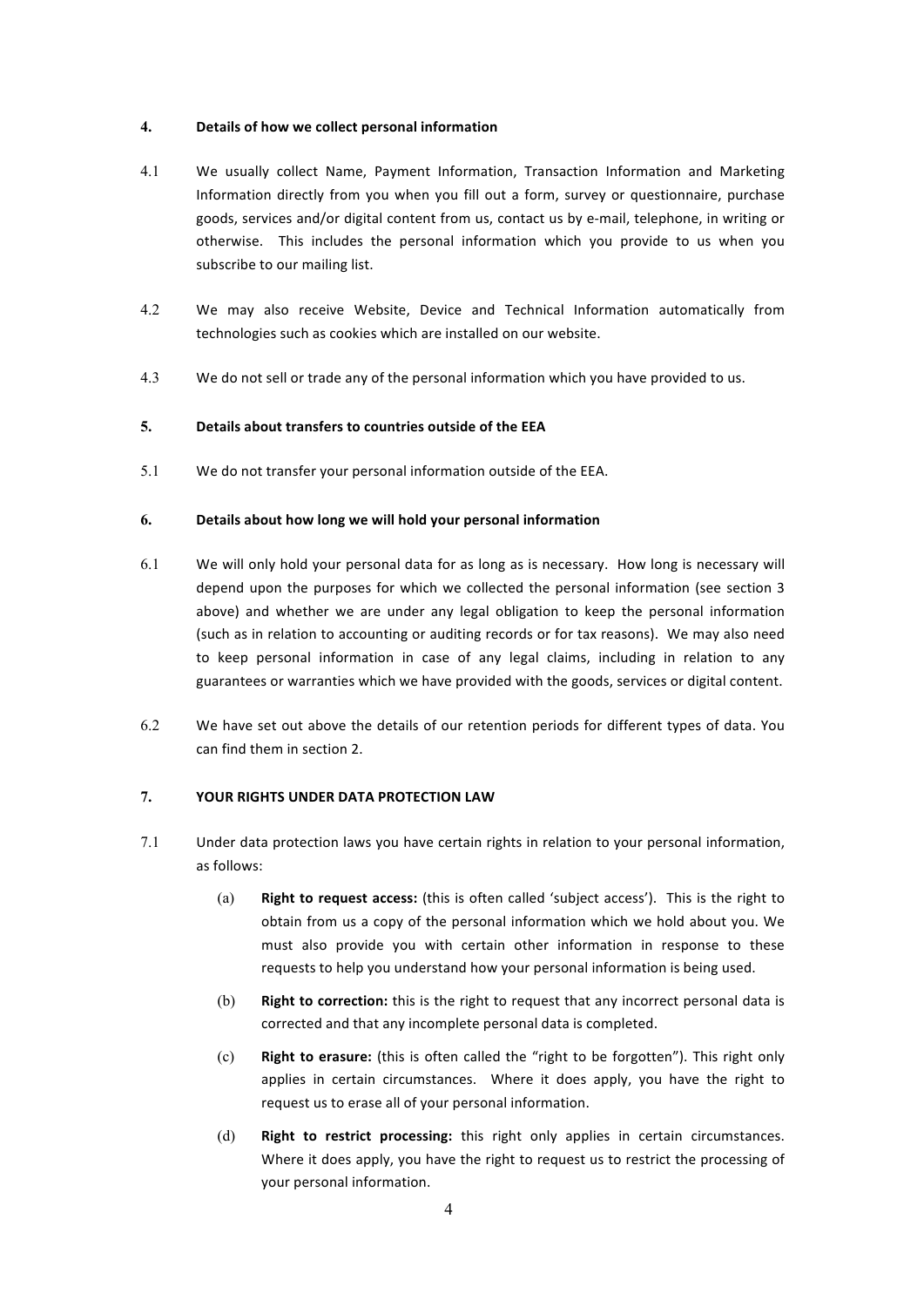- (e) Right to data portability: this right allows you to request us to transfer your personal information to someone else.
- (f) **Right to object:** you have the right to object to us processing your personal information for direct marketing purposes. You also have the right to object to us processing personal information where there is something about your particular situation which means that you want to object to us processing your personal information. In certain circumstances you have the right to object to processing where such processing consists of profiling (including profiling for direct marketing).
- 7.2 In addition to the rights set out in section 7.1, where we rely on consent as the legal reason for using your personal information, you have the right to withdraw your consent. Further details about this are set out in section 3.3.
- 7.3 If you want to exercise any of the above rights in relation to your personal information, please contact us using the details set out at the beginning of this notice. If you do make a request then please note:
	- (a) we may need certain information from you so that we can verify your identity;
	- (b) we do not charge a fee for exercising your rights unless your request is unfounded or excessive; and
	- (c) if your request is unfounded or excessive then we may refuse to deal with your request.

#### **8.** Marketing

- 8.1 You may receive marketing from us about similar goods and services, where either you have consented to this, or we have another legal reason by which we can contact you for marketing purposes.
- 8.2 However, we will give you the opportunity to manage how or if we market to you. In any email which we send to you, we provide a link to either unsubscribe or opt-out, or to change your marketing preferences. To change your marketing preferences, and/or to request that we stop processing your personal information for marketing purposes, you can always contact us on the details set out at the beginning of this notice.
- 8.3 If you do request that we stop marketing to you, this will not prevent us from sending communications to you which are not to do with marketing (for example in relation to goods, services or digital content which you have purchased from us.
- 8.4 We do not pass your personal information on to any third parties for marketing purposes.

#### **9.** Complaints

Please do contact us in the first instance if you wish to raise any queries or make a complaint in respect of our handling or use of your personal information, so that we have the